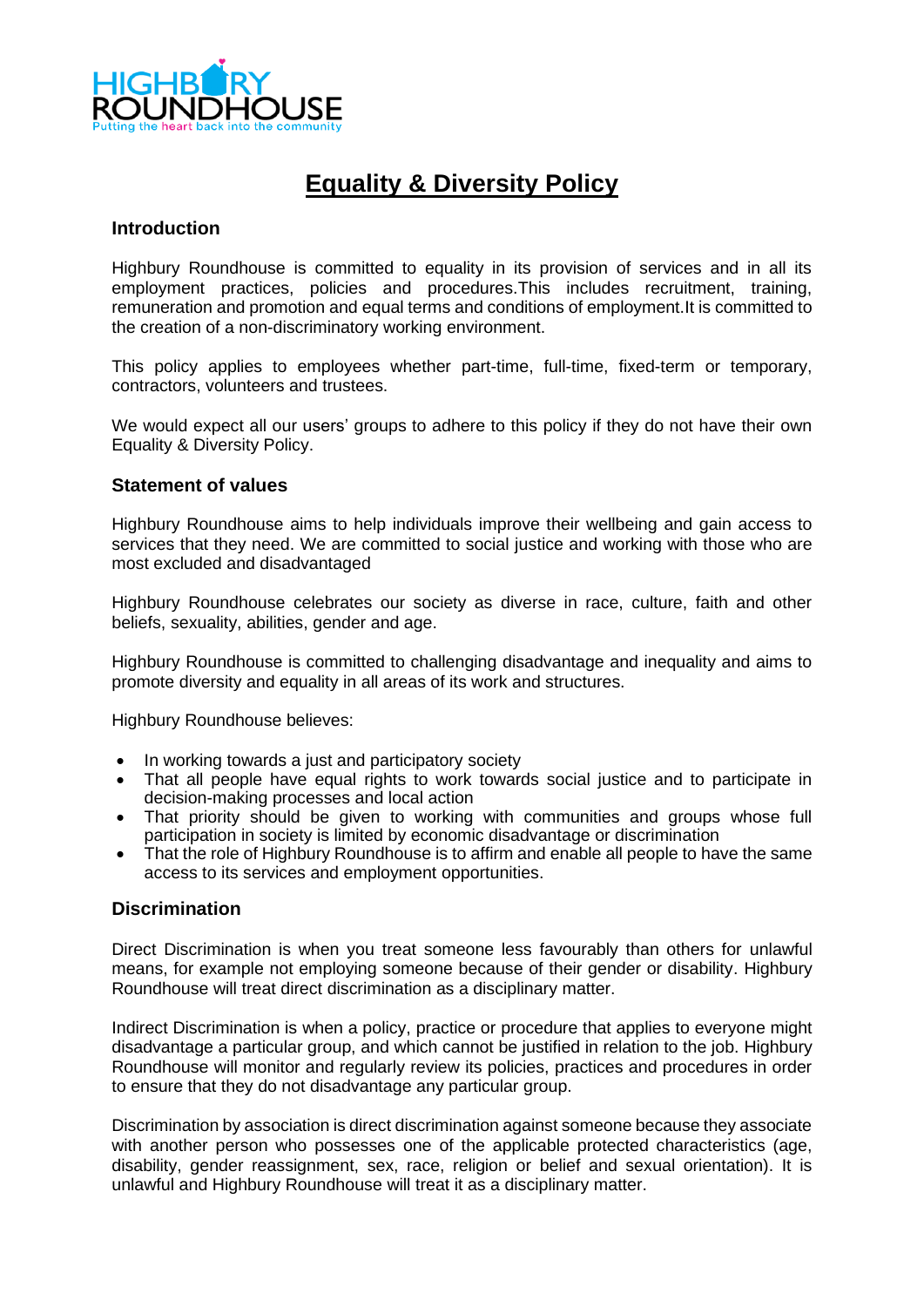Perception discrimination is direct discrimination against an individual because others think they possess a particular protected characteristic. It applies even if the person does not possess that characteristic. It is unlawful and Highbury Roundhouse will treat it as a disciplinary matter in relation to age, race, religion or belief, sexual orientation, disability, gender reassignment and sex.

Harassment is unwanted conduct that violates a person's dignity or creates an intimidating, hostile, degrading, humiliating or offensive working environment. Highbury Roundhouse will treat harassment as a disciplinary matter.

Victimisation is when you treat someone less favourably or discriminate against them because they have pursued or intend to pursue their rights relating to alleged discrimination. Highbury Roundhouse will treat victimisation as a disciplinary matter.

Positive discrimination is unlawful.

Positive action to address imbalances in the workforce is allowed in particular circumstances. Examples would include setting equality targets (but *not* quotas which are unlawful); encouraging people from particular groups to apply where they are under-represented; training for promotion or skill training for employees from under-represented groups who show potential. Highbury Roundhouse will use positive action to address imbalances that are apparent from monitoring data.

#### **Statement of intent**

Our intention is to ensure that no user of Highbury Roundhouse services, job applicant or employee receives less favourable treatment due to a protected characteristic (i.e. age, disability, gender reassignment, marriage and civil partnership, pregnancy and maternity, race, religion or belief, sex and sexual orientation), unrelated criminal convictions, or membership or non-membership of a trade union. All employees have a responsibility to cooperate with measures to ensure equal opportunity and non-discrimination.

We aim to create a culture that respects and values each others' differences, that promotes dignity, equality and diversity, and encourages individuals to develop and maximise their true potential.

We aim to remove any barriers, bias or discrimination that prevent individuals or groups from realising their potential and contributing fully to Highbury Roundhouse's performance and to develop an organisational culture that positively values diversity.

We are committed wherever practicable, to achieving and maintaining a workforce that broadly reflects the local community in which we operate.

Every possible step will be taken to ensure that individuals are treated fairly as users of Highbury Roundhouse services and in all aspects of their employment at Highbury Roundhouse.

## **Legislation**

You should be aware that whilst an employer can be held liable in law for acts of discrimination committed by employees, individual employees can also be held personally liable in law for acts of discrimination that they commit, authorise, contribute to or condone.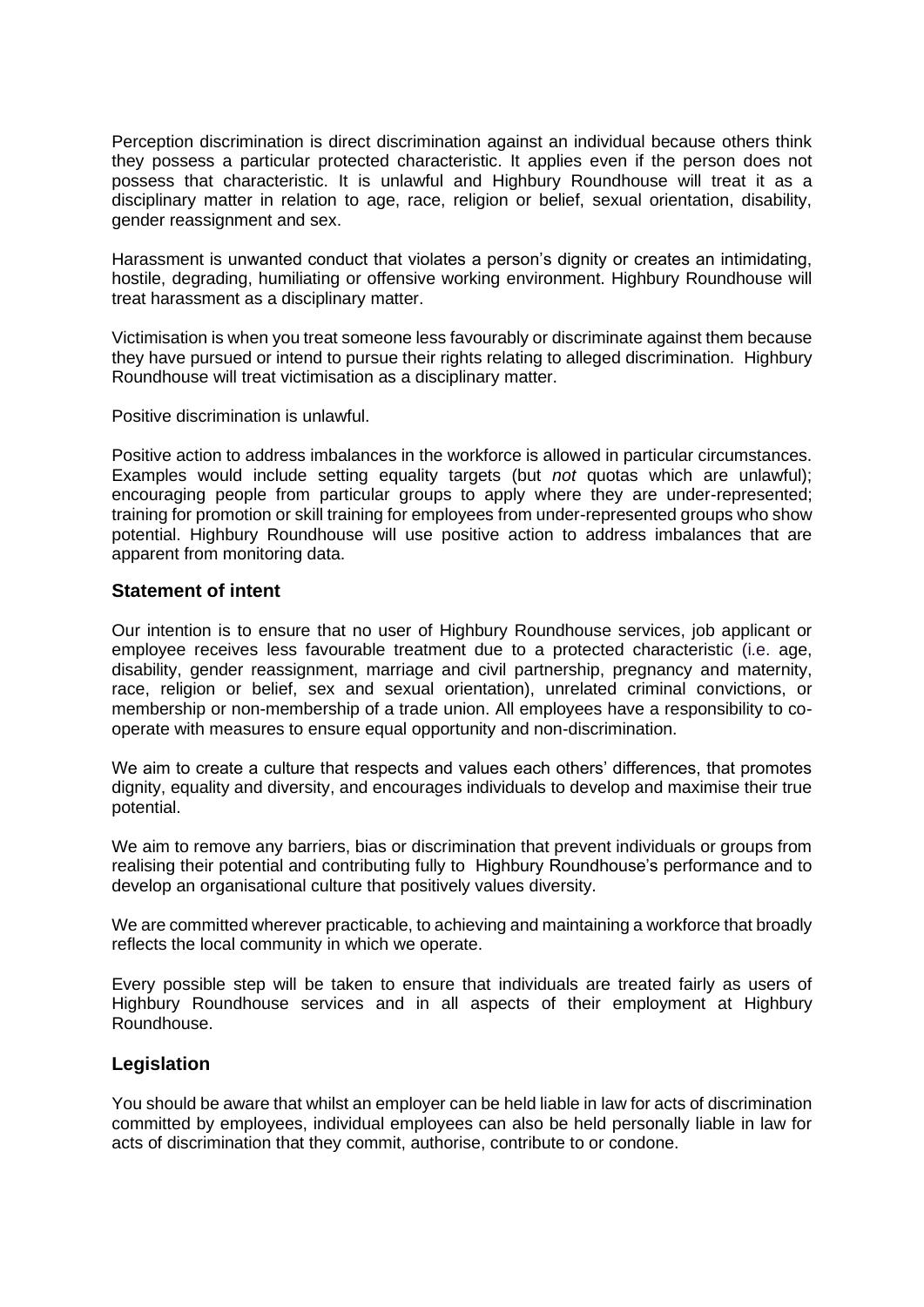You should therefore be aware that the following acts are unlawful and would constitute misconduct or gross misconduct liable to disciplinary action, which may include summary dismissal:

- Discriminating in the course of employment or prospective employment against fellow or future employees in job, transfer or promotion applications on the grounds established in this Equality Policy
- Inducing or attempting to induce employees to practise unlawful discrimination
- Indulging in verbal or physical, sexual or racial harassment of a nature that is known, or should be known, to be offensive to the victim
- Victimising individuals who have made allegations or complaints of any discrimination or harassment or provided information about such discrimination or harassment

Every employee is responsible for ensuring Highbury Roundhouse's Equality & Diversity Policy is applied to our dealings with our clients and suppliers and should, in addition, be aware that it is unlawful to commit, authorise, contribute to or condone acts of discrimination on the grounds of a protected characteristic (i.e. age, disability, gender reassignment, marriage and civil partnership, pregnancy and maternity, race, religion or belief, sex and sexual orientation), in the provision of goods and services. Breaches of the policy by suppliers could result in termination of contracts for services.

Full details of relevant legislation that Highbury Roundhouse will apply can be found in Appendix A.

## **Implementation**

All staff are responsible for the policy's day-to-day implementation. Highbury Roundhouse will collect monitoring information about the implementation of this policy and where appropriate in accordance with any need identified will produce an action plan detailing how it will promote equality through its work.

To achieve a workforce that is truly representative of all sections of society selection for employment or promotion or any other benefit will be on the basis of merit and ability only. Selection for training will be on the basis of job requirements only. Intimidation, harassment and bullying will not be tolerated and may lead to disciplinary action.

If you perceive a problem in recruitment, selection, training, promotion or the application of terms and conditions of employment you should raise it in the first instance with your line manager or another appropriate manager.

All cases of such behaviour will be investigated and we will treat all complaints fairly, quickly and in confidence. Any grievance arising from the Equality Policy will be dealt with using the existing Grievance Procedure.

Any employee who has taken action, in good faith, over allegations of discrimination or harassment, will not be victimised by being treated any less favourably than any other employee as a consequence of taking such action. Highbury Roundhouse will monitor the practical effects of the policy by regularly collecting and reviewing relevant information. You are expected to co-operate in work being undertaken to monitor, review and implement this policy.

We will use our induction, supervision, appraisal and learning and development policies to ensure that staff and trustees have the skills to support good practice on equality and diversity.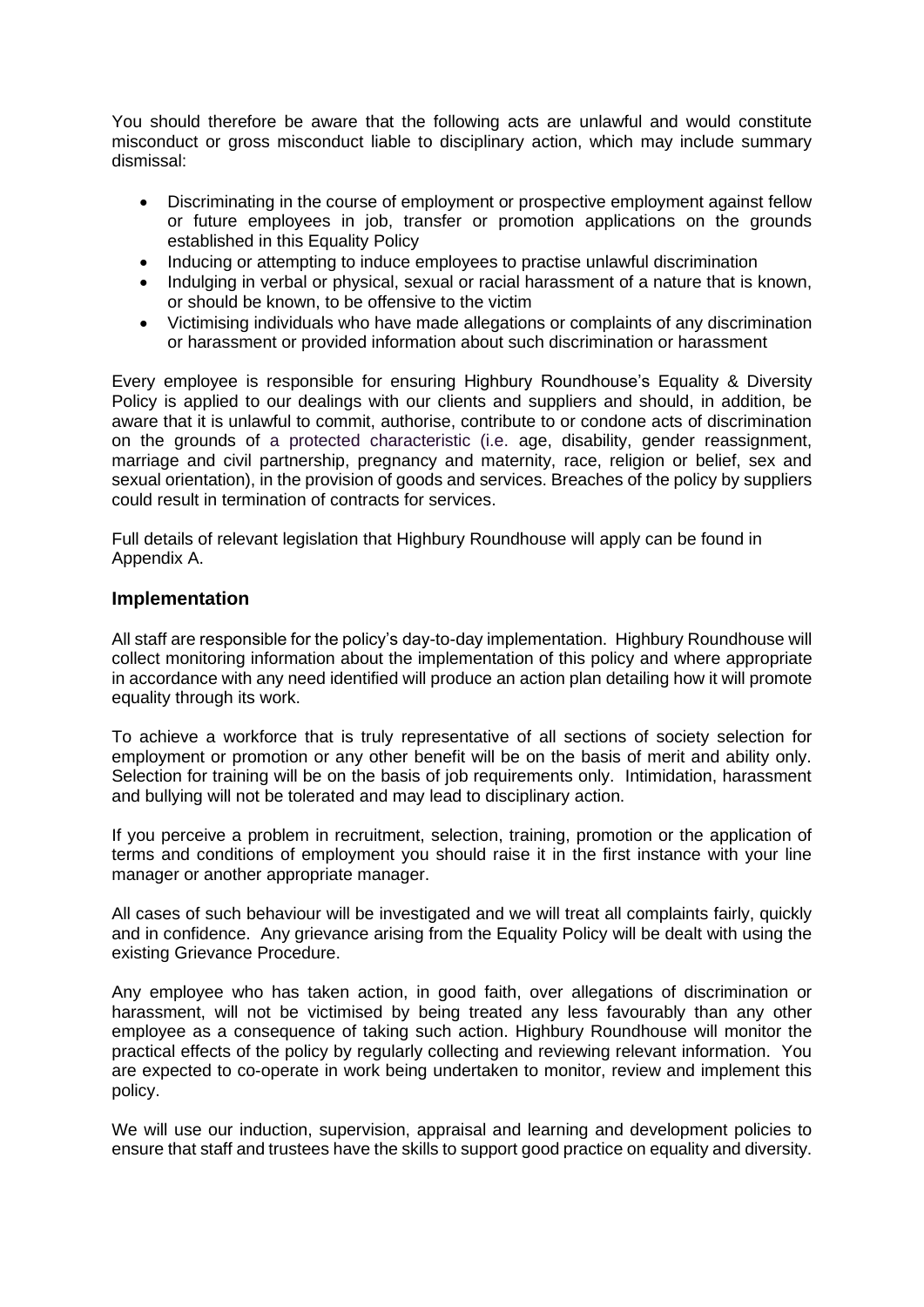We will ensure that venues that we use for meetings, workshops and training events are accessible and will make reasonable adjustments where necessary.

We will aim to ensure that our communications are accessible, including our web site. When necessary we will make specific provision, such as the engaging a British Sign Language interpreter, to ensure that our communication is accessible.

We will bring this policy to the attention of our trustees, staff, volunteers, suppliers and service users when they join Highbury Roundhouse and by making use of our communications.

We will monitor the use of our services and make use of this monitoring information when planning future developments.

#### **Review**

The Trustee Board will keep this policy under review, with input from the senior management team. It is the responsibility of the senior management team to ensure the policy is circulated to staff and all new starters receive induction on the policy.

#### **Appendix A**

In its employment practices and service provision Highbury Roundhouse will take full account of the following legislation:

## **The Equality Act 2010**

- Consolidates previous legislation. It is unlawful to treat somebody less favourably than another person because of a protected characteristic i.e.race; age; disability; gender reassignment; religion or belief; sex; sexual orientation; marriage and civil partnership; and pregnancy and maternity
- It is unlawful to discriminate against somebody because they associate with another person on grounds of age, disability, gender reassignment, race, religion or belief, sex ,sexual orientation
- It is unlawful to discriminate against somebody because others think they possess one of these protected characteristics: Age, disability, gender reassignment, race, religion or belief, sex ,sexual orientation
- It is unlawful to have a rule or policy that applies to everyone but disadvantages people with the following protected characteristics: Age, disability, gender reassignment, race, religion or belief, sex ,sexual orientation; marriage and civil partnership
- Employees can complain about behaviour that they find offensive even if it is not directed at them on the basis of the following protected characteristics: Age, disability, gender reassignment, race, religion or belief, sex ,sexual orientation
- Employers are potentially liable for harassment of their staff by people they don't employ on the basis of the following protected characteristics: Age, disability, gender reassignment, race, religion or belief, sex ,sexual orientation
- It is unlawful to treat somebody badly (victimisation) because they have made or supported a complaint or grievance under the Act (applies to all protected characteristics)

•

# **Rehabilitation of Offenders Act 1974**